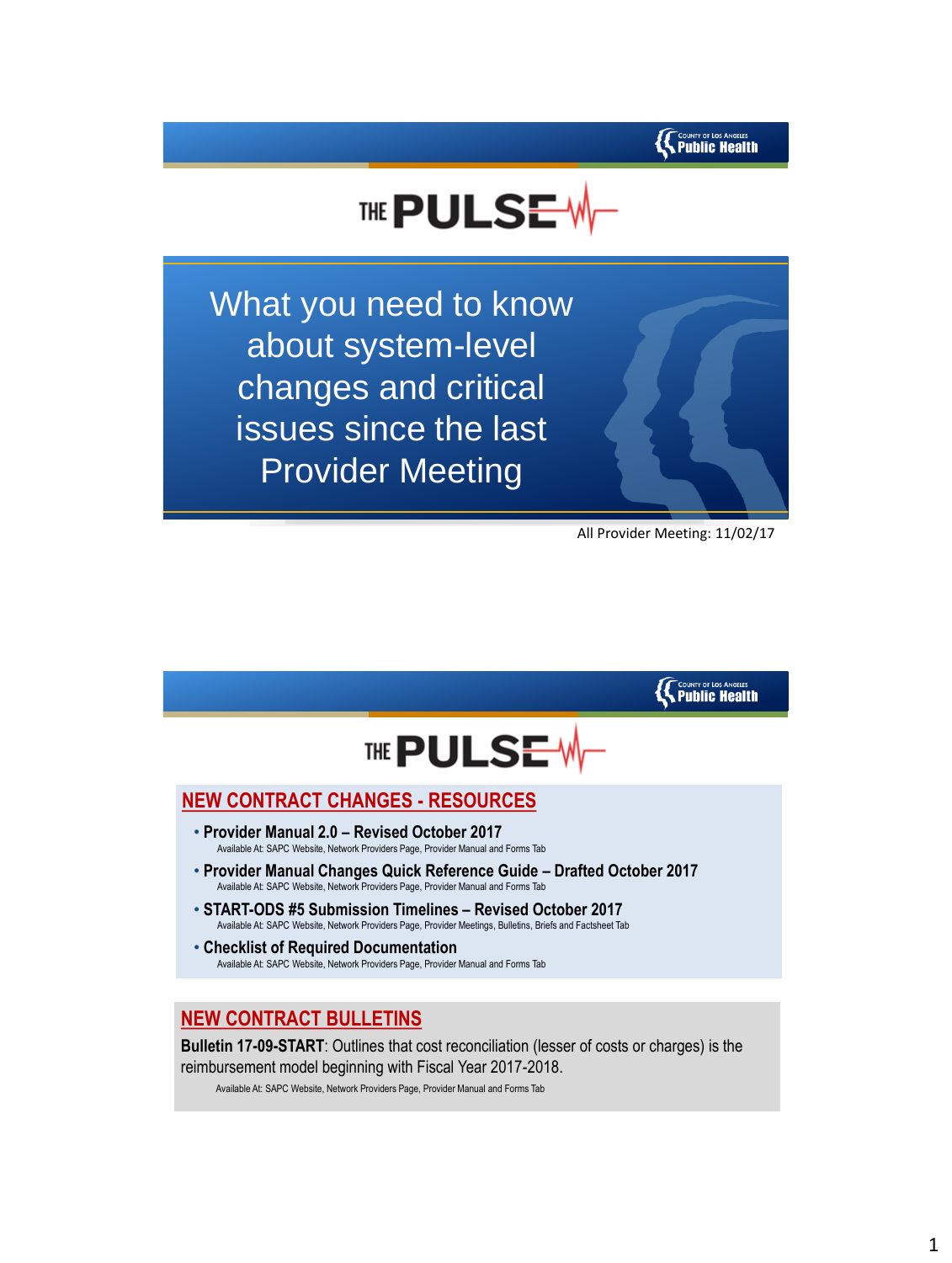



### **CIBHS TECHNICAL ASSISTANCE AND TRAINING**

- **Projecting Revenue and Capacity Spreadsheet – Outpatient LOCs**  Available At: SAPC Website, Network Providers Page, Capacity Building and Training Resources Tab
- **Projecting Revenue and Capacity Webinar – Outpatient LOCs**  Available At: SAPC Website, Network Providers Page, Capacity Building and Training Resources Tab
- *To Learn About Technical Assistance Opportunities to Help Your Business Thrive***: Contact Amy McIlvaine at [amcilvaine@cibhs.org](mailto:amcilvaine@cibhs.org) or (916) 379-5330**

### **WEEKLY QI & UM PROVIDER CALLS**

Join SAPC's weekly QI & UM provider call on Wednesdays from 11:30am – 12:30pm by calling (tollfree)1-877-568-4106 and entering the access code (676-465-709) and/or by joining via your computer/smart phone at: <https://global.gotomeeting.com/join/676465709>

### **SBAT UPDATES AND OTHER CONTRACT ISSUES**

To update the SBAT – online directory, or report any contract related issues, please email [SAPCMonitoring@ph.lacounty.gov](mailto:SAPCMonitoring@ph.lacounty.gov)

**K** COUNTY OF LOS ANGELES



## **CASE MANAGEMENT AND BENEFITS ENROLLMENT:**  *Don't Turn Patients with Inactive Benefits Away!*

**SAPC Pays for up to 45 Days of Medically Necessary SUD Treatment**  retroactively when network providers:

- 1. Assist likely eligible individuals complete the Medi-Cal application, and get a CIN number, but for some reason enrollment is delayed or denied.
- 2. Assist Medi-Cal beneficiaries who moved to Los Angeles County transfer their benefits, but for some reason the transfer is delayed or denied.

*See FAQ: Do I need to serve individuals whose Medi-Cal application is incomplete or pending?* 

**CASE MANAGEMENT PAYS:** Earn more AND provide necessary patient services when you use the case management benefit to help patients acquire Medi-Cal, My Health LA and CalWORKs benefits: \$33.83 per 15 minutes (up to the monthly cap).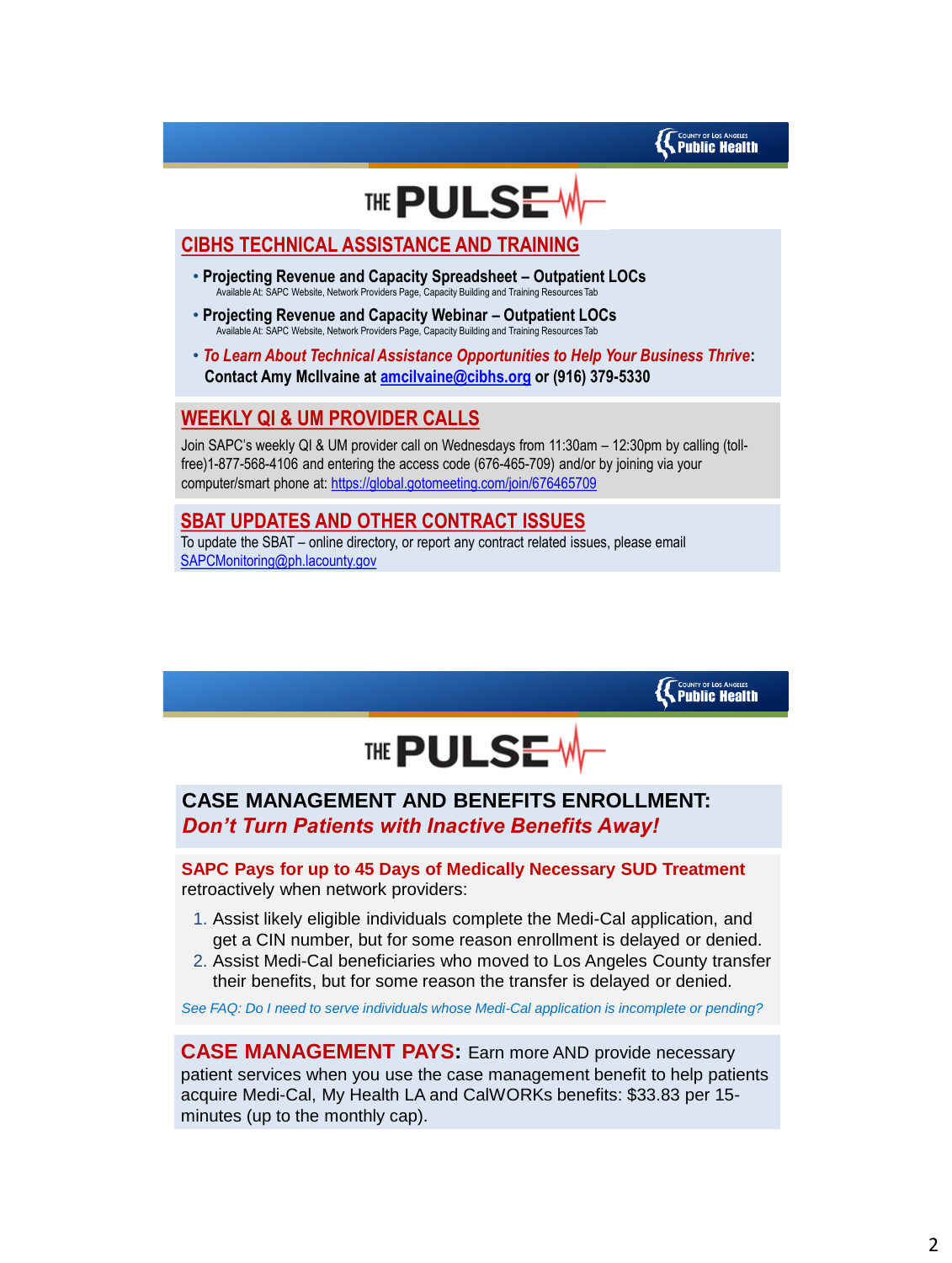



## **WHEN CO-SIGNATURES ARE REQUIRED:**  *DHCS Confirmed Required for Non-Licensed LPHAs*

**LPHA co-signatures are required for non-licensed trainees and interns (not registered with BBS) in order to provide billable services.**

**For all services delivered on or after November 1, 2017:** 

- Non-licensed trainees and interns must have LPHA's co-sign their work in order to provide billable services; **OR**
- Non-licensed trainees and interns must become registered counselors in order to provide billable services.

*See FAQ: Who is considered LPHA interns, and are services conducted by these staff reimbursable?* 

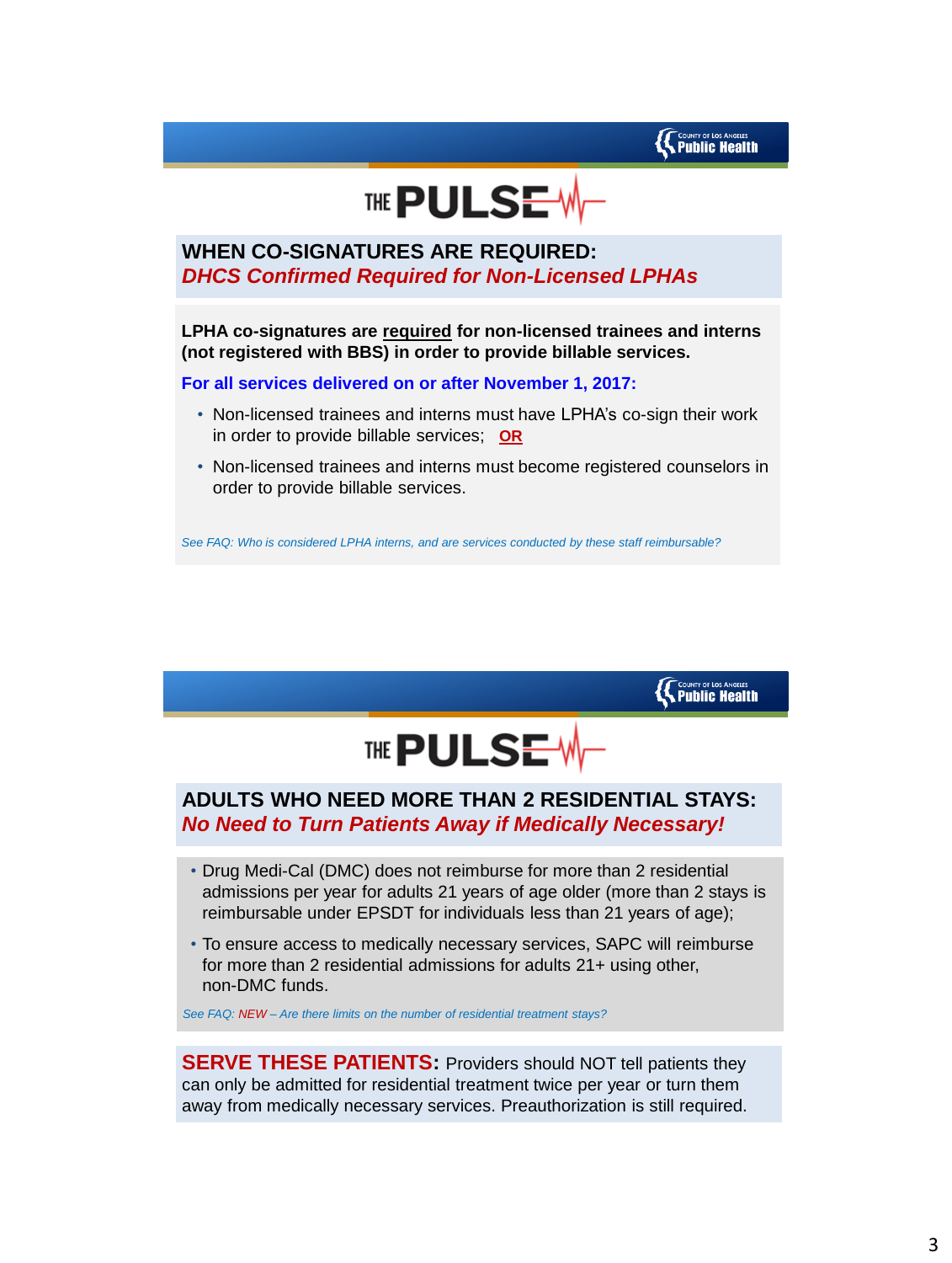

## **NOT ANSWERING PHONES OR RETURNING CALLS:**  *Losing Potential Patients and Violating the Contract!*

- SASH and CENS staff report select providers not answering the phone during normal business hours, including during the lunch hour, and at times when intake appointments are conducted (as listed on the SBAT – online directory).
- SASH, CENS, and the **PUBLIC** report that select providers are not returning calls from potential patients seeking to schedule intake and assessment appointments.

*See Provider Manual: Access to Care – SASH and CENS Section*